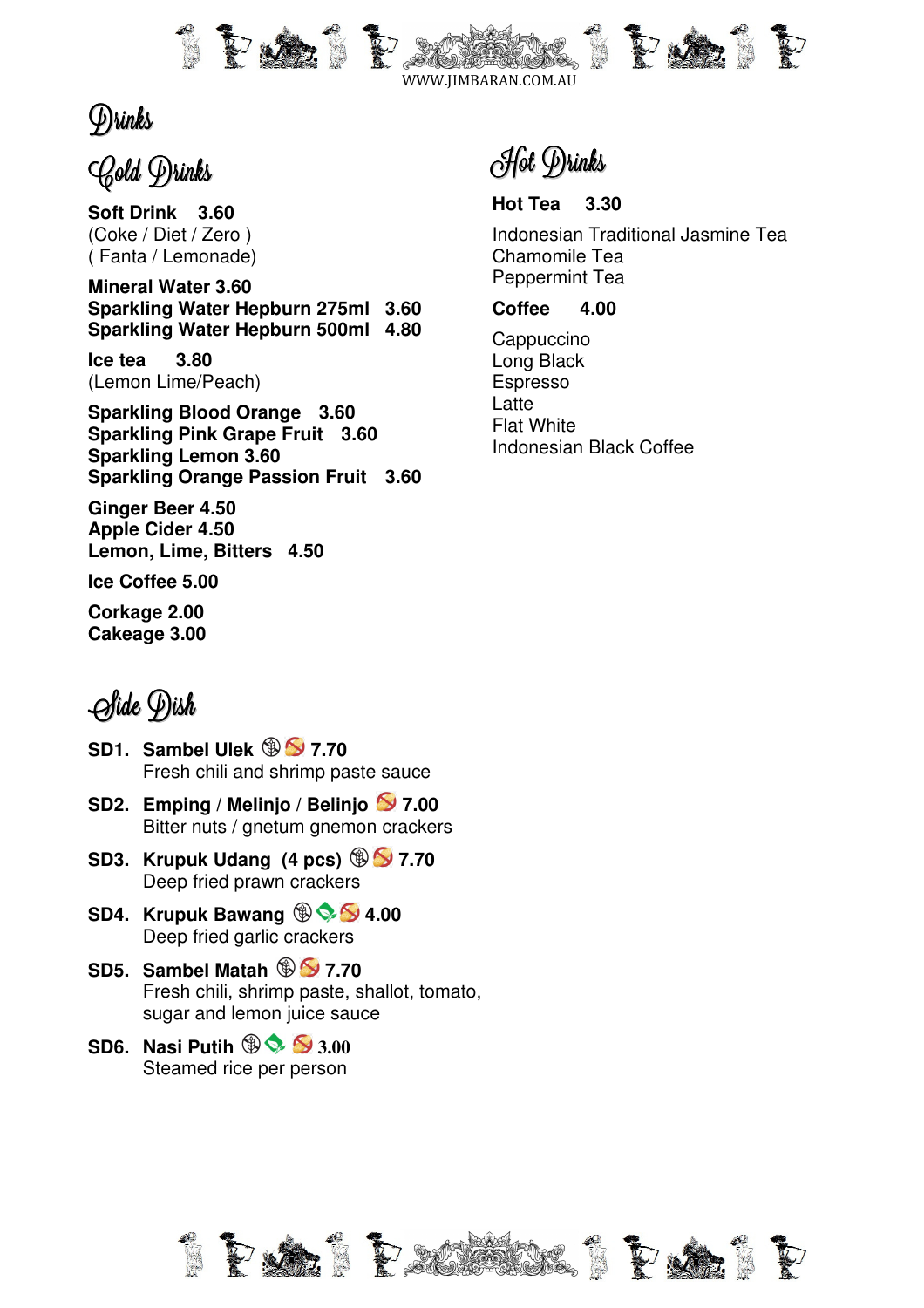

# **Special**

**Rempeyek 7.00**  Deep fried crackers with peanut

**Pangsit Kuah (8 Pcs) 2** 10.90 Clear soup with prawn and pork wonton

**Pangsit Goreng (8 Pcs) 2 10.90** Fried prawn and pork wonton

**Pangsit Cah 2 13.90** Stir fried prawn and pork wonton with vegetables

**Pork Knuckle Stew 17.90** Stew with carrot, celery and shallots served with fried onion

Pepes Oncom  $\rightarrow$  **9.90** Soybean and spices wrapped in banana leaves, steamed and grilled

**Semur Sapi**  $\circledast$  **5 16.90** Traditional Indonesian beef stew

**Ayam Opor**  $\circledast$  **5 18.90** 

Half chicken cooked slowly in coconut milk and mixed spices & herbs until a thick white curry is formed

**Ayam Rendang**  $\circledast$  **5.90** 

Traditional chicken fillet curry slowly cooked in coconut milk and chili until a thick mild curry is formed

**Lamb Rendang**  $\circledast$  **5 17.90** 

Traditional lamb curry slowly cooked in coconut milk and chili until a thick mild curry is formed

**Padang Beef Rendang**  $\circledast$  **18.90** 

Traditional beef curry slowly cooked in coconut milk and chili until tender, served in Padang style curry

**Kepiting Soka Salad**  $\circledR$  **21.90** 

Deep fried soft shell crab served with oriental salad

**Grilled Lamb Rib Balado**

 Served with red chili and garlic sauce **17.90**  Served with green chili, anchovy and garlic sauce **18.90** 

# **Lumpia Pisang (4 Pcs) 8.90**

Deep fried banana, cheese and chocolate spring roll

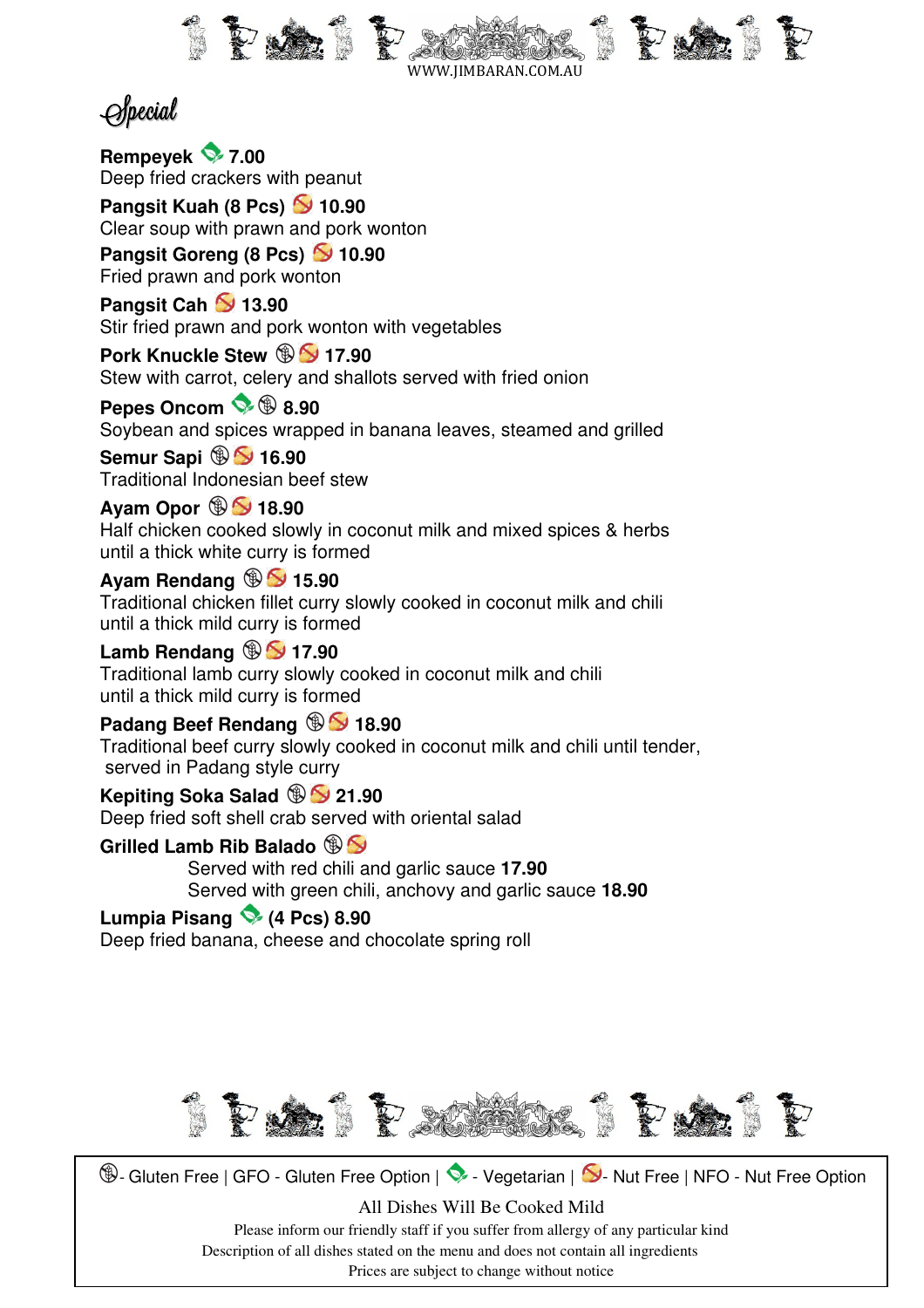

# Chef Suggestion

#### **CS1. Bandeng Duri Lunak**  $\circledast$  **5 17.90**

 Milk fish slowly cooked with Indonesian herbs in a pressure cooker until the bones are soft and edible, served with chopped chili, onion and tomato in sweet soya sauce relish

#### **CS2. Burung Puyuh Goreng Mentega**  $\circledast$  **5 17.90** Deep fried quails stir fried with Jimbaran house special sauce

## **CS3. Crispy Pork Knuckle**  $\circledast$  **25.90**

Pork knuckle marinated with Jimbaran special herbs and Spices deep fried until crispy and served with pickled vegetable

## **CS4. Babi Guling 25.90**

 Pork belly marinated with herbs and spices roasted and served with pickled vegetable

## **CS5. Babi Kecap**  $\circledast$  **5** 17.90

 Pork belly, shitake mushroom and preserved vegetable marinated with herbs and spices then stewed until its tender

### **CS6. Jimbaran Seafood Platter**

 Deep fried soft shell crabs and fish fillets, pan fried scallops, prawns and mussels then served in Jimbaran special sauces

**Entrée** (2 pcs each) 24.90 **Main** (4 pcs each) 49.90

## **CS6. Betutu**

Spiced dish wrapped in banana leaves, steamed then grilled

Chicken  $\circledast$  19.90 Duck  $\mathcal{L}$  23.90

## **CS7. Pepes**

Wrapped in banana leaves steamed and then grilled

Milk Fish  $\mathbf{\circ}$  21.90 Prawn  $\circledast$  25.90 White Bait  $\mathscr{B}$  21.90 Snapper  $\mathscr{D}$  27.90

# **CS8.** Ayam Sereh  $\circledR$  **5** 16.90

Lemongrass chicken topped with lemongrass & chili sauce

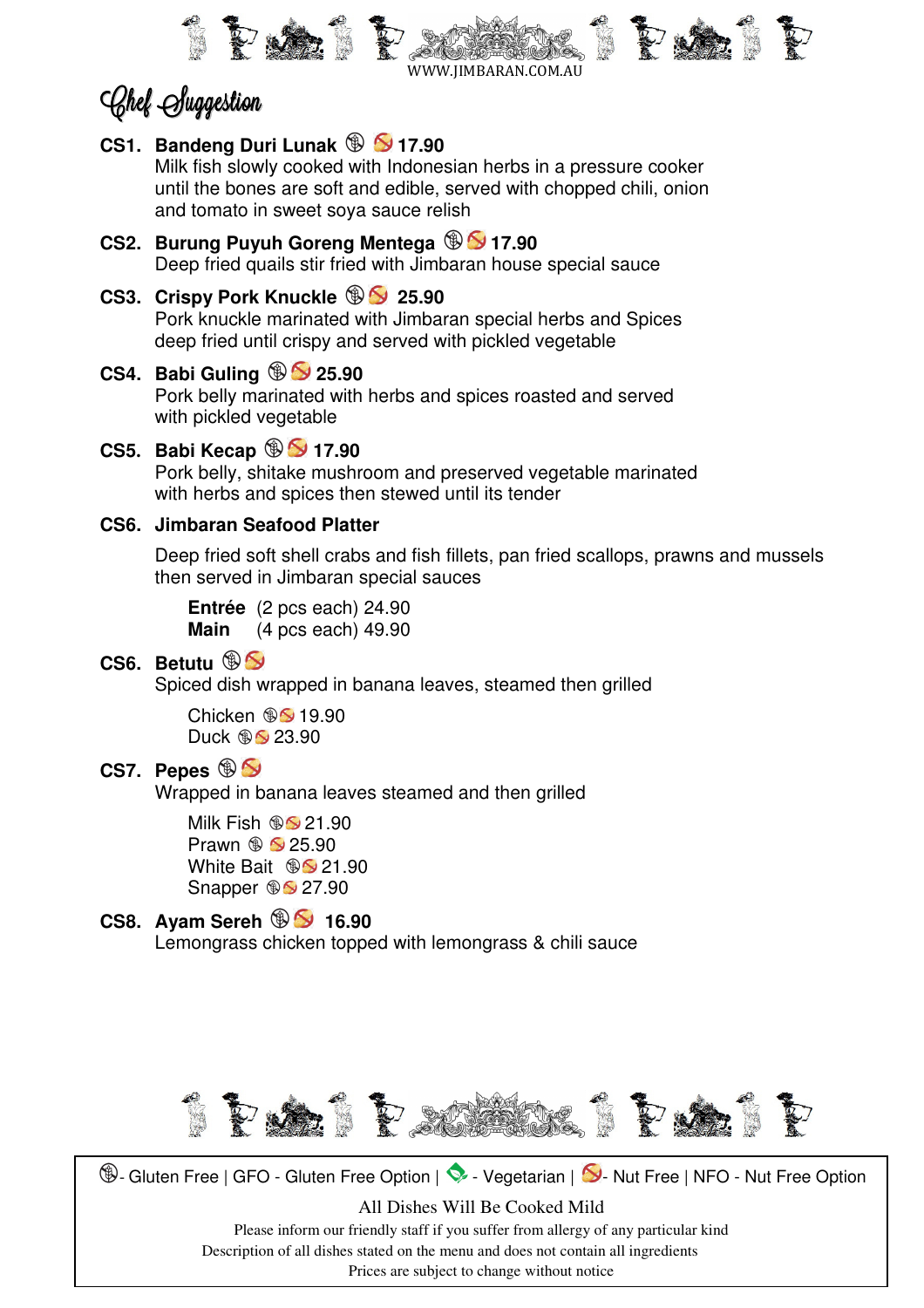

# Entrée

- **E1.** Siomay (4 pcs)  $\circledast$  11.90 Pork and prawn mince with herbs and spices steamed and served with peanut sauce
- **E2. Martabak Telur (cut to 4 pcs)**  $\circledast$  **8.90** Deep fried beef pancake with pickled cucumber
- **E3. Jimbaran Sausage**  $\circledast$  **3.90**  Pork, minced prawn and fish mince with herbs and spices, wrap with tofu skin steamed then deep fried and served with sweet chili sauce
- **E4. Bakwan Jagung, Sayur (4 pcs) 7.90**  Deep fried corn fritter with vegetables
- **E5. Bakwan Teri** (Fish Cake) **(4 pcs) 12.90**  Deep fried silver fish mixed with flour, garlic & shallot in basil garlic sauce
- **E6. Lumpia Goreng Sayur (4 pcs) 8.90**  Deep fried vegetarian spring rolls
- **E7.** Lumpia Goreng Udang (4 pcs)  $\circledast$  9.90 Deep fried prawn spring rolls
- **E8. Lumpia Goreng Chicken (4 pcs)**  $\circledast$  **9.90** Deep fried chicken spring rolls
- **E9. Lumpia Goreng Pork (4 pcs) 9.90**  Deep fried pork spring rolls
- **E10. Lumpia Basah** (Fresh Spring Roll) **12.90** Sweet turnip (yam bean) wrapped with rice paper & dry shrimp.

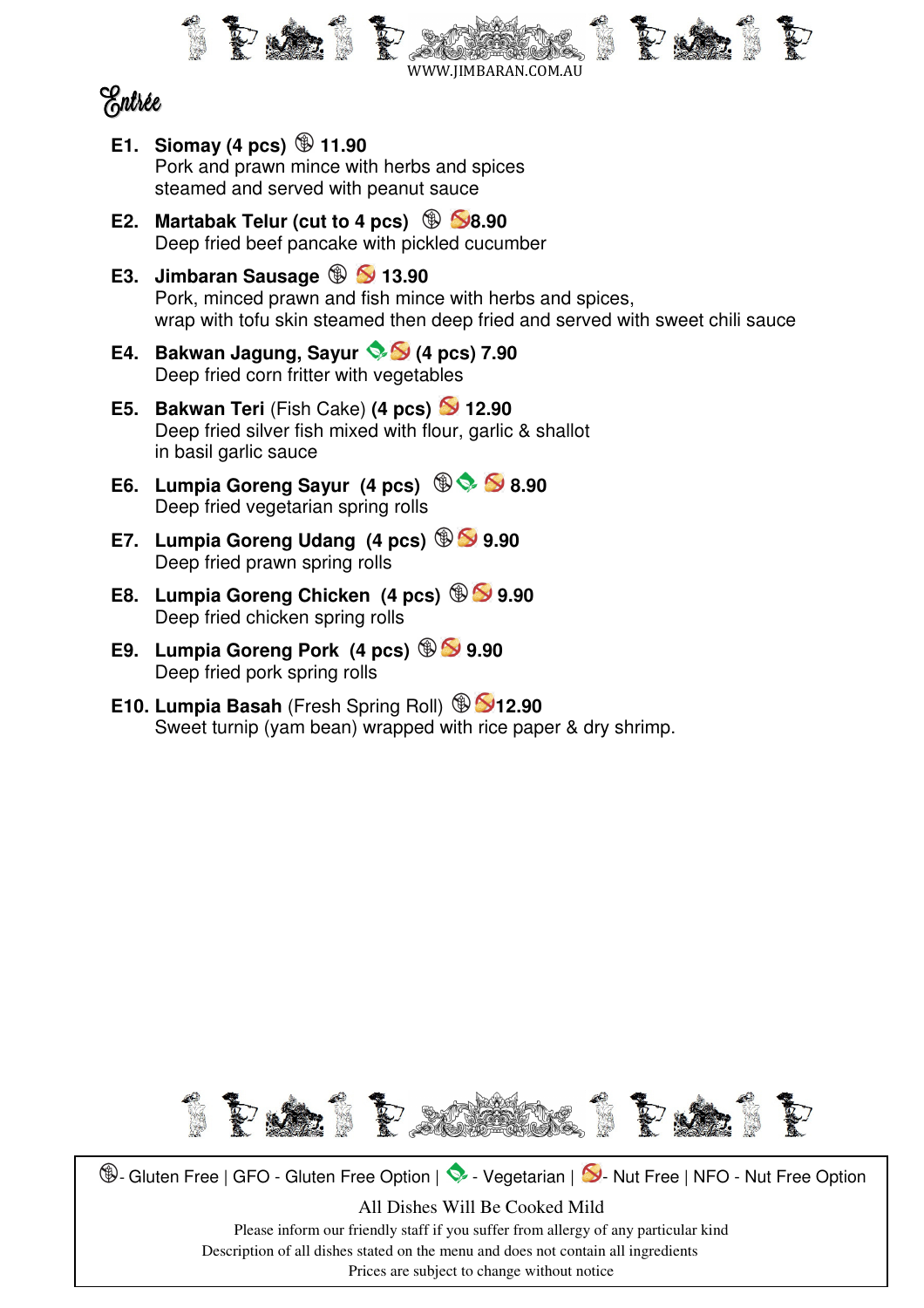



**S1.** Sup Iga Sapi  $\circledast$  5 17.90

Beef ribs soup with carrot, celery and shallots served with fried onion

- **S2.** Sup Special Anugrah *(Combination Special Soup)* **9 2.90**  Combination of minced chicken, fish ball, fish cake and egg served with oriental celery and fried garlic
- **S3.** Sup Buntut  $\circledast$  **53. Sup Buntut**  $\circledast$  **17.90** Ox tail soup with carrot, celery and shallots served with fried onion
- **S4.** Soto Ambengan **12.90**

Indonesian style clear yellow soup cooked with turmeric, shallots, cabbage, garlic and clear glass noodles. Served with shaved chicken, oriental celery and a boiled egg

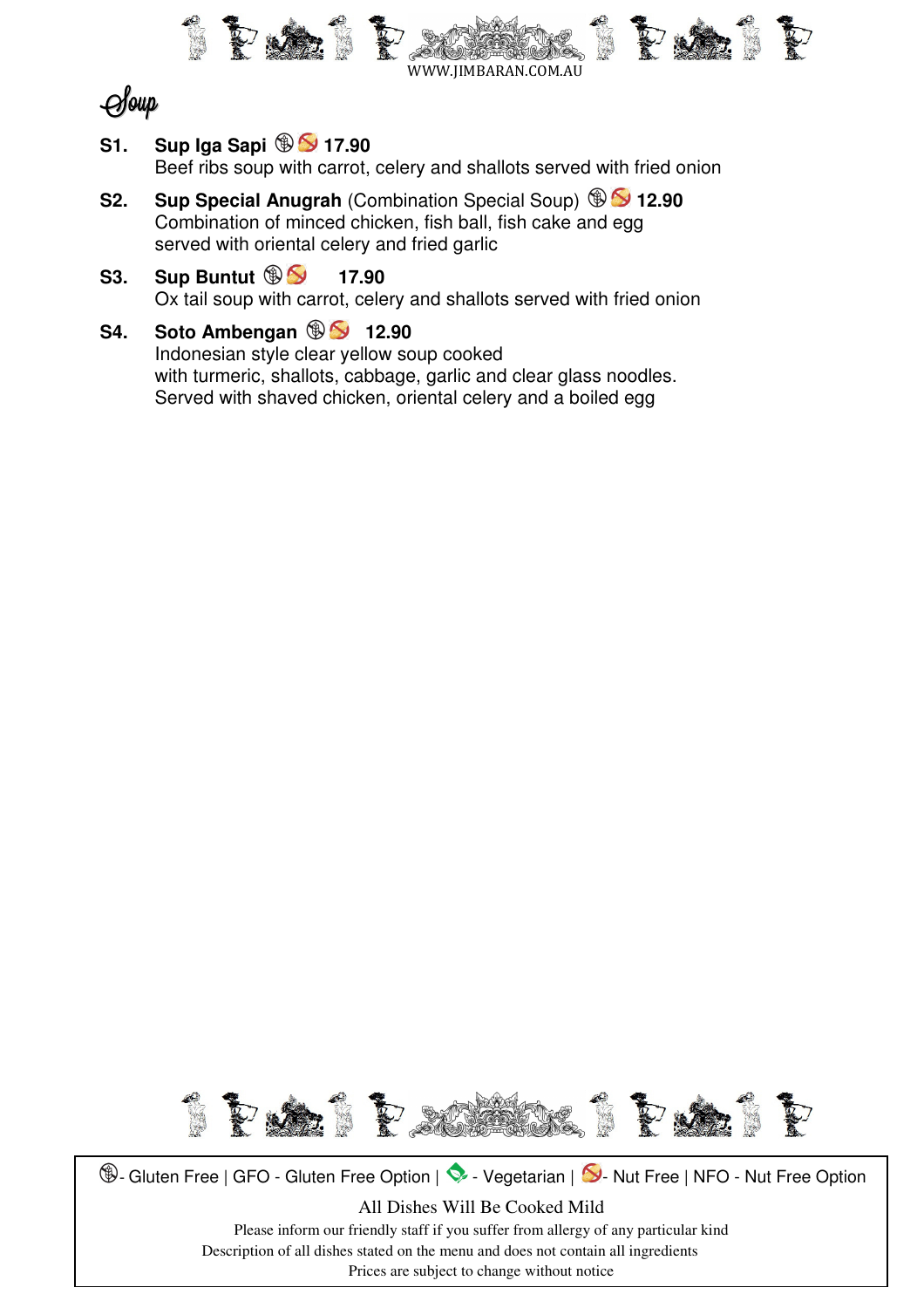

WWW.JIMBARAN.COM.AU

Rice & Noodles

## **RN1. Nasi Goreng**

Indonesian fried rice served with a side dish of cracker

Vegetarian  $\approx 12.90$  Chicken 12.90 Seafood 17.90 Prawn 20.90 Lamb/Beef 14.90

- **RN2. Nasi Goreng Pete**  $\circledast$  **13.90** Indonesian fried rice with chicken & sator/petai
- **RN3. Bakmi/Bihun/Soun Goreng**  (Egg Noodle / Vermicelli / Mung Bean Noodle)

Vegetarian  $\approx$  12.90 Chicken 12.90 Seafood 17.90 Prawn 20.90 Lamb/Beef 14.90

#### **RN4. Bakmi Goreng Tek-Tek Anugrah 13.90**  Stir fried egg noodles with vegetables, egg & chicken Served with a side dish of cracker

**RN5. Kwetiau Goreng** (Stir Fried Flat Rice Noodle) Stir fried flat rice noodles with your choice:

> Vegetarian  $\approx 12.90$  Chicken 12.90 Seafood 17.90 Prawn 20.90 Lamb/Beef 14.90

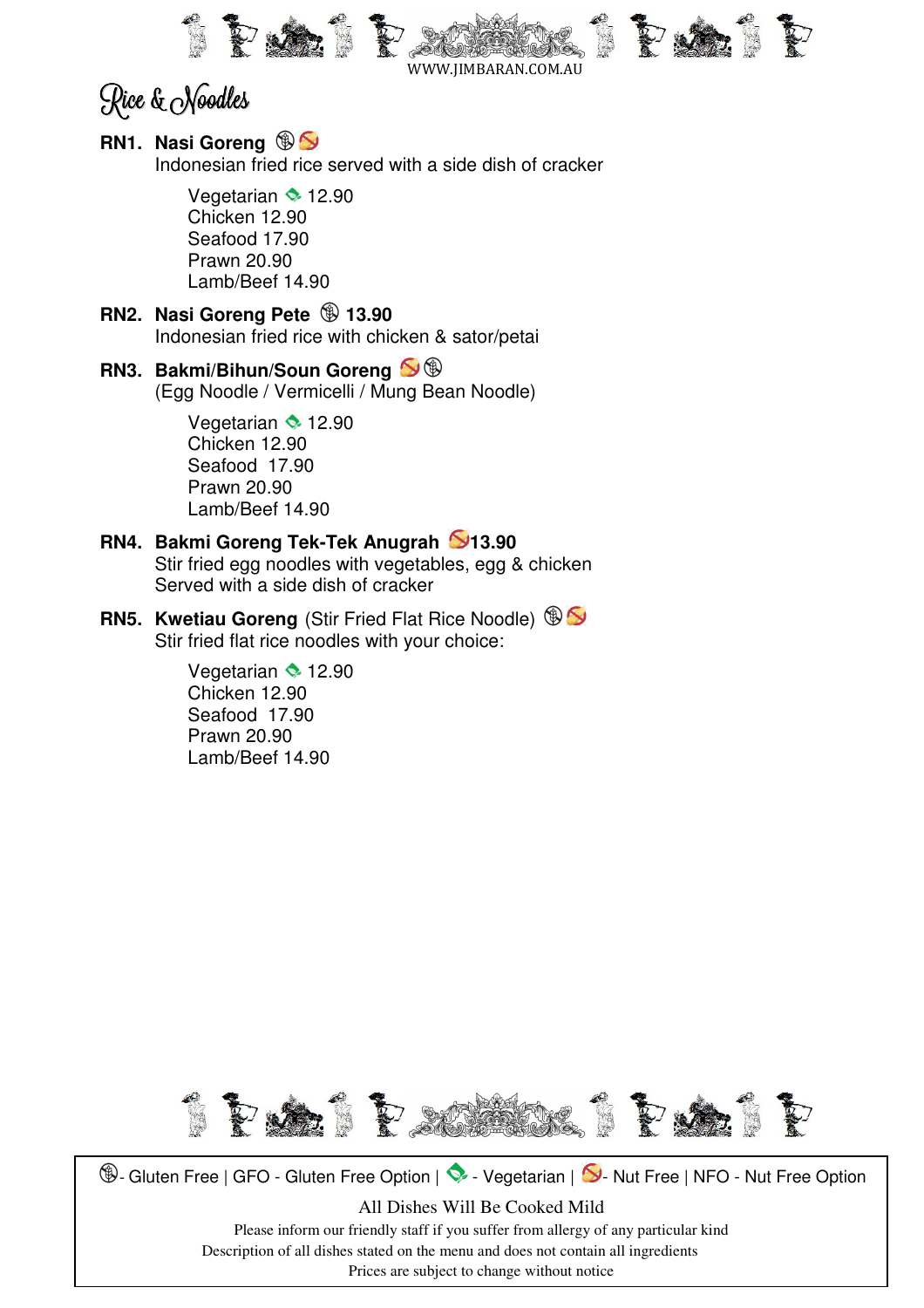

WWW.JIMBARAN.COM.AU

# Grill Dishes

- **GD1. Sate (6 pcs)** NFO Indonesian style satay served with home-made satay sauce or chopped chili and sweet soya sauce Chicken 13.90 Lamb 15.90 Beef 16.90 Pork 16.90 Mixed (Chicken and Lamb) 16.90 **GD2. Ikan Bakar 30.90**  Grilled Snapper served with special Jimbaran chili **GD3. Sate Lilit (6 Pcs) 17.90**  Marinated prawn and fish mince molded around lemongrass sticks **GD4. Ayam Bakar Anugrah 15.90**  (Anugrah Grill Chicken) Marinated half of chicken slowly cooked in palm sugar then grilled and served with a homemade satay sauce **GD5. Iga Penyet**  $\circledast$  **5 17.90** Beef ribs slowly cooked with spices until tender then lightly fried. Served with pickled vegetables **GD6. Udang Bakar (4 pcs) 30.90**  Grilled prawn served with special sauce
- **GD7. Pork Chop (4 pcs) 17.90**  Pork chop marinated with Jimbaran herbs and spices then pan fried
- **GD8. Cumi Bakar**  $\circledast$  **5 17.90** Grill calamari served with special sauce

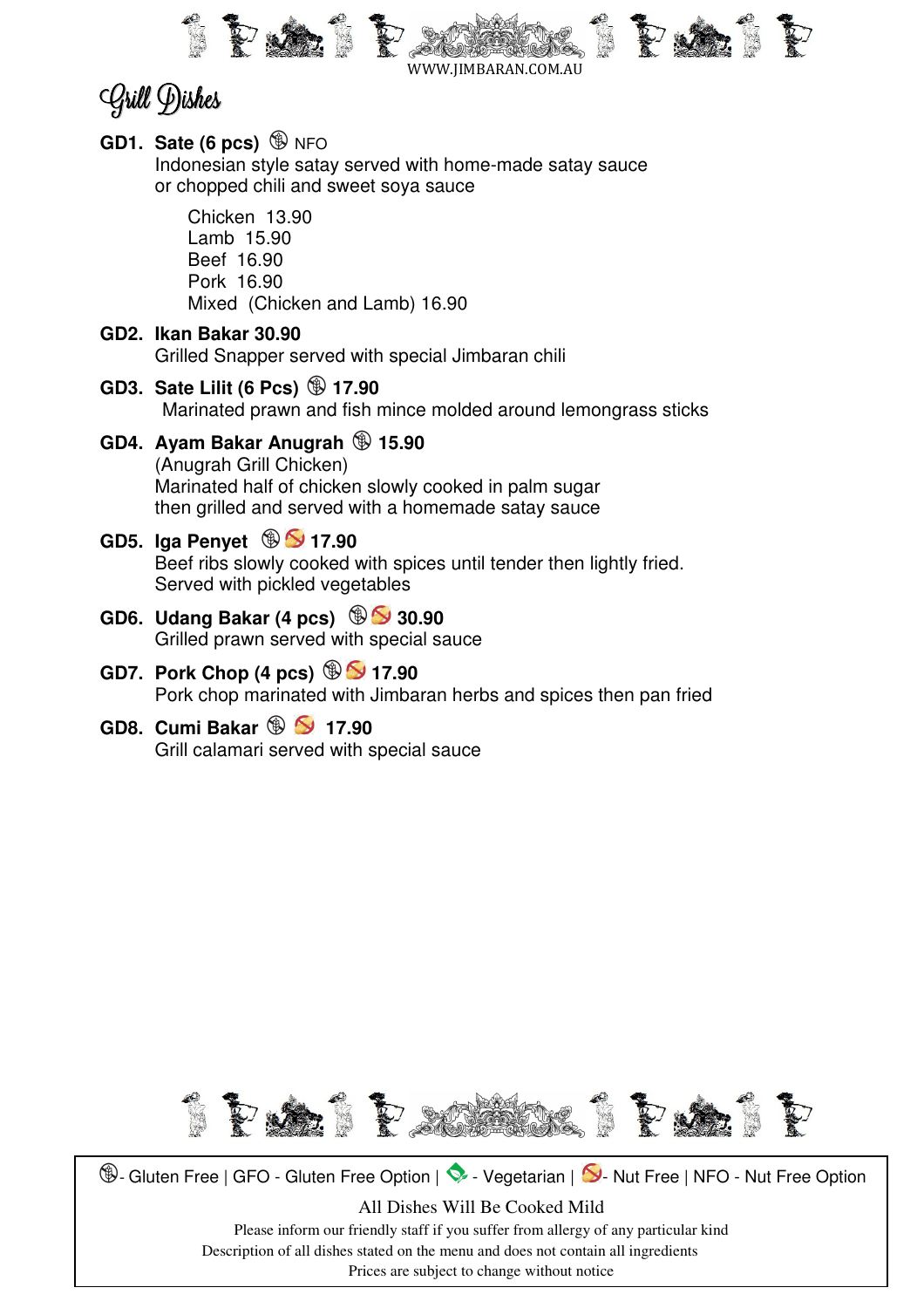

WWW.JIMBARAN.COM.AU

# Fried Dishes

**FD1. Balado** 

Served with red chili and garlic sauce

 Terong (Deep fried eggplant) 13.90 Terong Balado With Green Chili and Anchovy 14.90 Ikan Fillet (Ling fillet) 18.90 Cumi (calamari) 16.90 Udang (Prawn) 21.90 Ikan (snapper**)** 30.90

## **FD2. Ikan Pesmol 30.90**  Deep fried snapper cooked with sour sauce then served with herb garnish

- **FD3. Udang Goreng Mentega**  $\circledast$  **30.90** Deep fried prawn stir fried with sweet soya sauce
- **FD4.** Sambel Goreng Udang  $\circledast$  21.90 Stir fried prawn with sator
- **FD5.** Udang Goreng Telor Asin  $\circledast$  21.90 Stir fried king prawns with salty eggs and chili

# **FD6.** Ayam Goreng Anugrah  $\circledast$  15.90 (Anugrah Fried Chicken) Succulently marinated half of chicken slowly cooked with Jimbaran herbs and spices.

Deep-fried until crispy, yet soft on the inside served with a delicious home-made soya and chili sauce

## **FD7. Ayam Kalasan 15.90**

 Marinated half Chicken slowly cooked in coconut water with herbs and spices then served with homemade chili.

## **FD8. Crispy Duck**  $\circledast$  **23.90**

 Half duck marinated with Jimbaran herbs & spices. Deep fried until crispy served with Jimbaran special chili sauce on the side

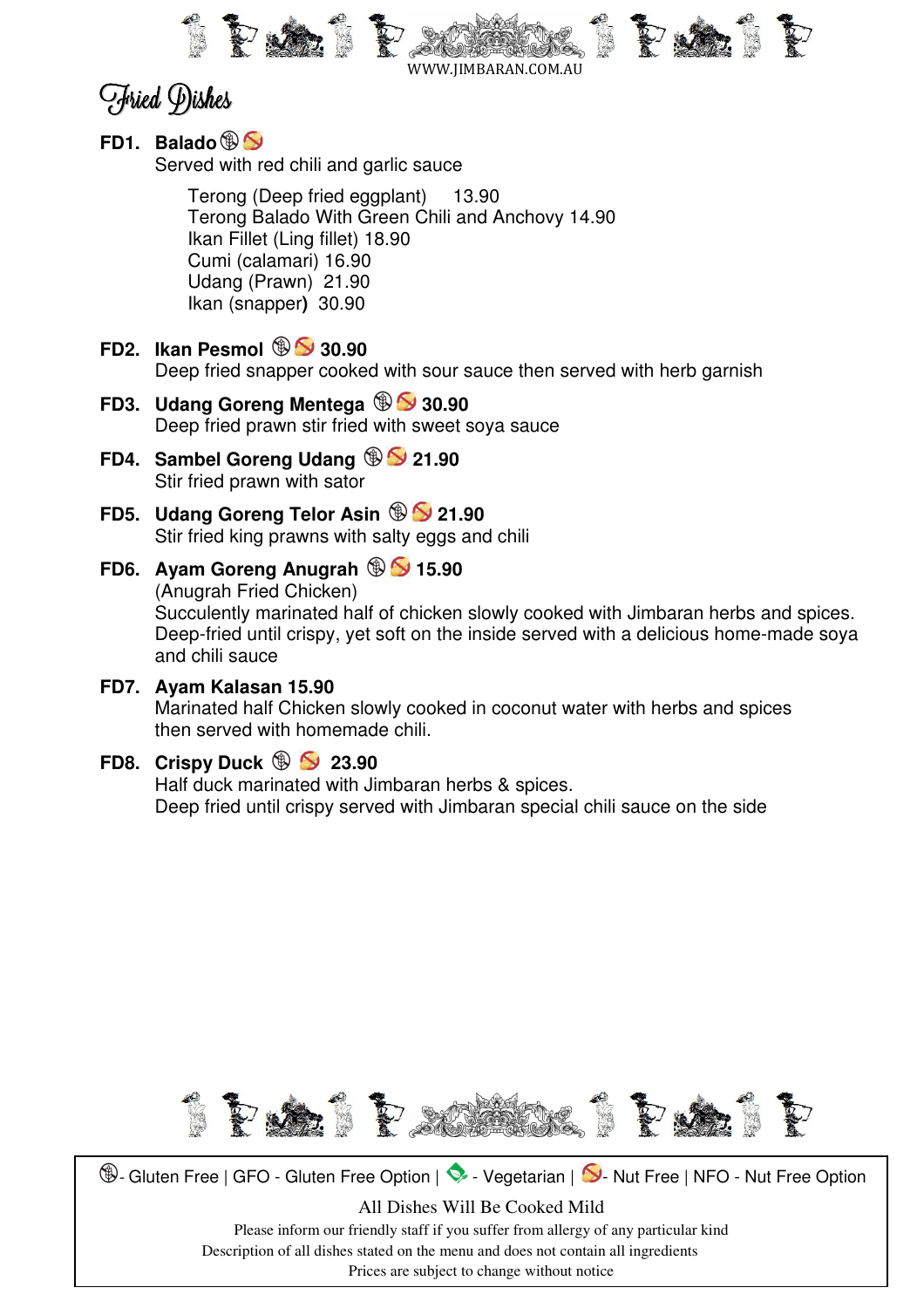



## **C1. Jimbaran Seafood Curry**

Light seafood curry without coconut milk cooked with Indonesian herbs

Seafood  $\circledast$  18.90 Prawn only  $\circledast$  21.90

# **C2. Gulai Ikan**

 Fish fillets or seafood cooked in a home-made chili paste, coconut milk, fresh turmeric leaves and Indonesian herbs

 Fish fillets (Ling Fillet) 18.90 Seafood 18.90 Prawn 21.90

- **C3.** Kari Ayam  $\circledR$  15.90 Chicken curry cooked in coconut milk and potatoes
- **C4.** Ayam Besengek  $\circledast$  5 18.90 Grilled half chicken cooked slowly in coconut milk and mixed spices & herbs to produce succulent meat served in white curry sauce
- **C5.** Padang Curry Chicken **18.90**  Half chicken cooked slowly in coconut milk and mixed spices & herbs to produce succulent meat served in padang style curry
- C6. Lodeh  $\circledast$   $\circledast$  12.90 Indonesian style vegetarian curry

## **C7.** Beef Rendang  $\circledast$  5 17.90

Traditional beef curry slowly cooked in coconut milk and chili until a thick mild curry is formed

- **C8.** Lamb Shank Curry  $\circledast$  21.90 Lamb Shank served with curry sauce
- **C9. Lamb Cutlet Curry (4 pcs) 29.90**  Lamb cutlet served in curry sauce
- **C10. Ikan Tim Bumbu Kuning 30.90**  Steamed Snapper served with a Jimbaran special yellow sauce

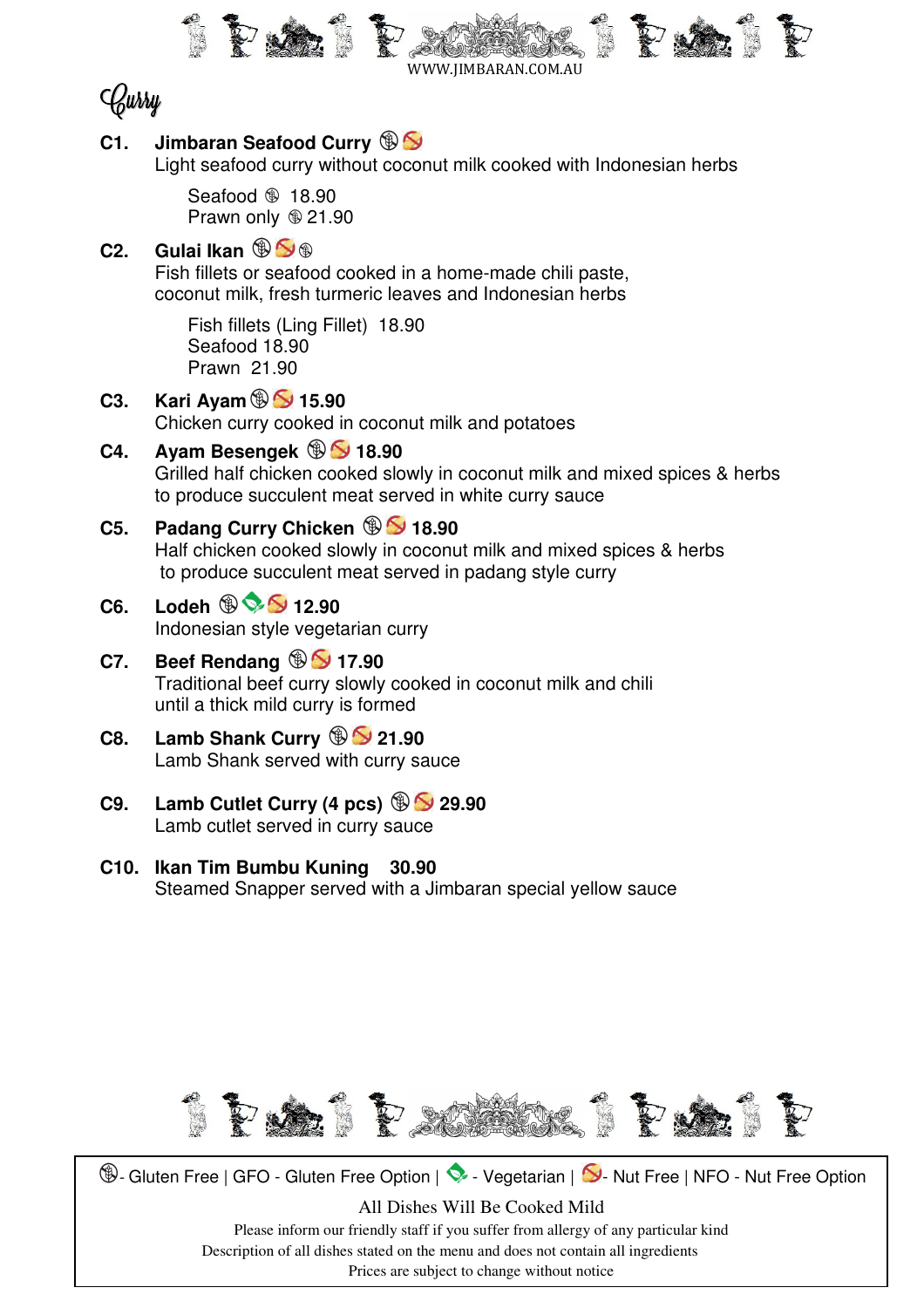



**SF1.** Asinan Jimbaran  $\otimes$   $\circledast$  12.90 Salad with bean sprout, cucumber in sweet and sour peanut sauce **SF2. Cah Sayuran**  Stir fried vegetables with your selection of protein Chicken / Beef 13.90 Seafood 21.90

Vegetables  $\blacklozenge$  12.90

- **SF3. Gado-Gado & 11.90**  Steam mixed vegetables with morning glory served with home-made peanuts sauce
- **SF4.** Ayam Cabe  $\circledast$  **5** 13.90 Stir fried Chicken with onion, garlic, pepper and chili cooked in sweet soya sauce
- **SF5.** Sapi Cabe  $\circledast$  S 14.90 Stir fried beef with onion, garlic, pepper and chili cooked in sweet soya sauce
- **SF6. Ayam Cabe Hijau**  $\circledast$  **517.90** Chicken thigh fillet cooked in green chili sauce
- **SF7. Kangkung Cah Terasi / Taoco**  $\circledast$  **5.90** Morning glory stir fried with belacan / soya bean

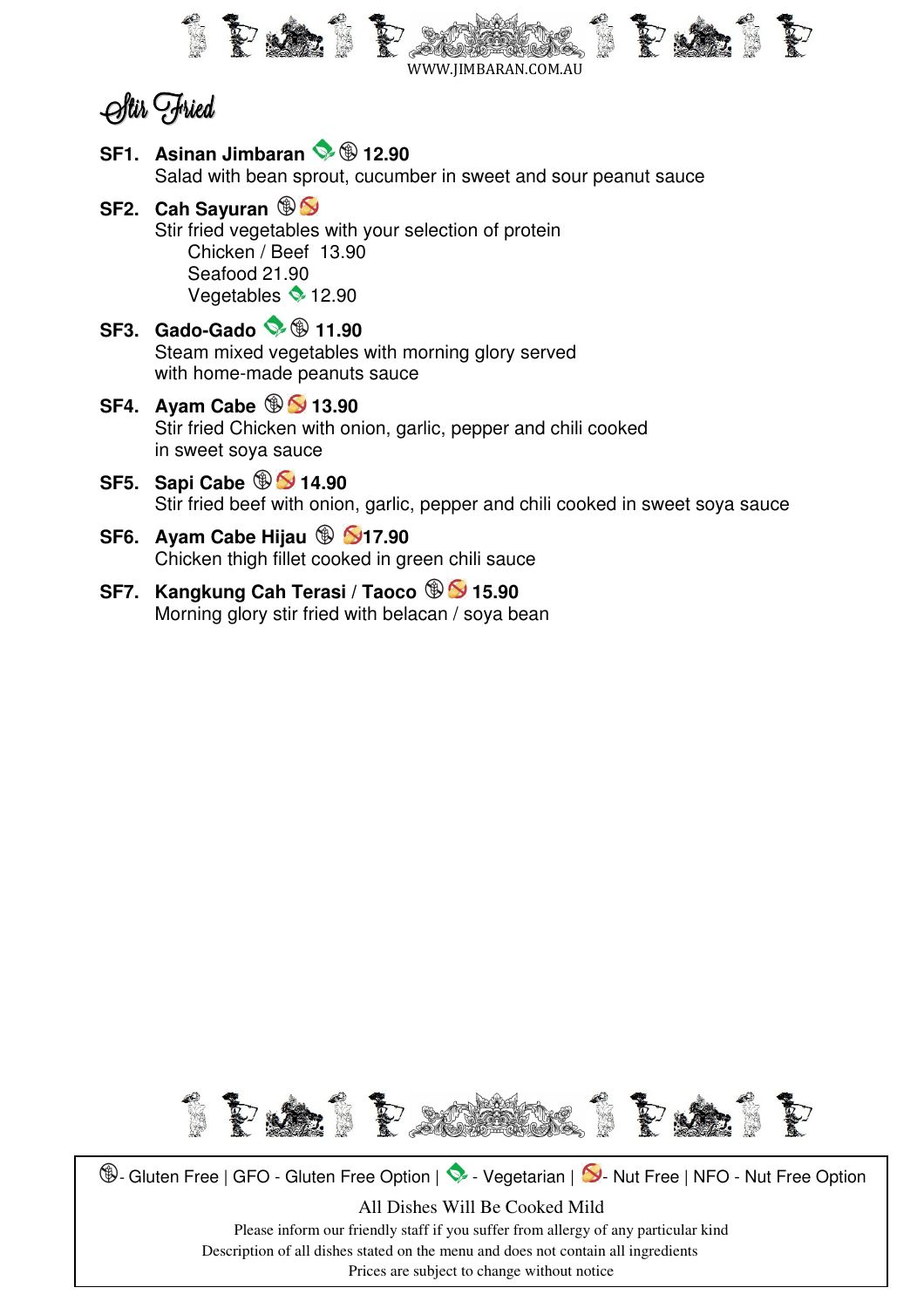

# *O*egetarian

- **V1. Bakwan Jagung, Sayur (4 pcs) 7.90**  Deep fried corn fritter
- **V2.** Lumpia Goreng Sayur (4 pcs)  $\circledast \bullet \bullet$  8.90 Deep fried vegetarian spring rolls
- **V4. Vegetarian Nasi Goreng 12.90** Indonesian fried rice served with a side dish of cracker
- **V5.** Vegetarian Bakmi/Bihun/Soun / Kwetiau Goreng  $\mathbf{S} \circledast \mathbf{S}$  12.90 (Egg Noodle / Vermicelli / Mung Bean Noodle / Flat Rice)
- **V6.** Terong Balado **13.90** Deep fried eggplant served with red chili and garlic sauce
- $V7.$  Lodeh  $\circledast$   $\circledast$  12.90 Indonesian style vegetarian curry
- **V8.** Asinan Jimbaran **12.90** Salad with bean sprout, cucumber in sweet and sour peanut sauce
- **V9.** Vegetarian Cah Savuran  $\Diamond$  **12.90**

# **V10. Gado-Gado 11.90**

 Steam mixed vegetables with morning glory served with home-made peanuts sauce

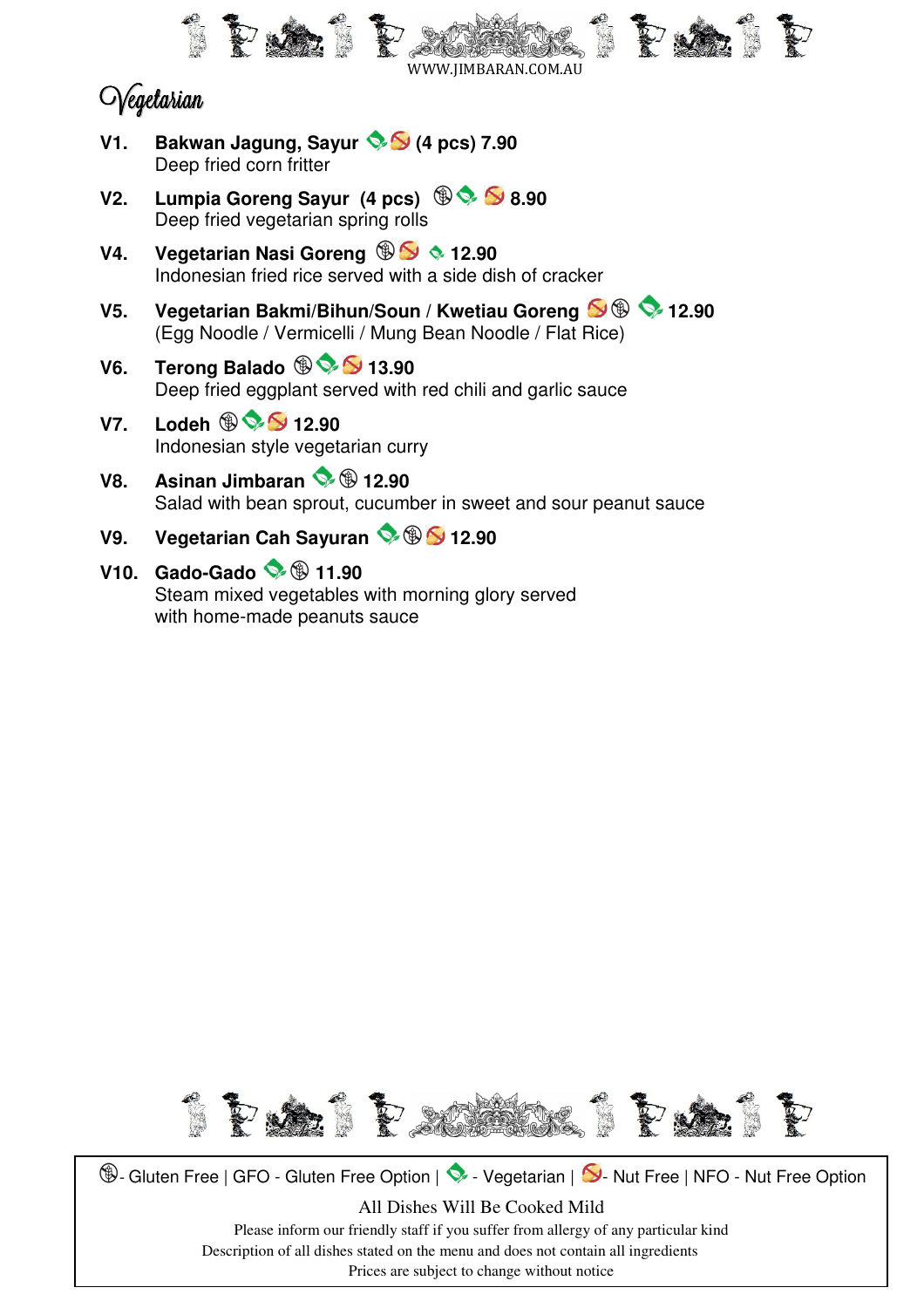

# Desserts

### **Es Cendol 6.50**

Traditional green jelly drink with coconut milk and palm sugar

### **Ketan Hitam 5.00**

Black sticky rice with coconut milk

## **Mango Delight 6.90**

Mango delight enhances the exotic taste of fresh tropical mango by encasing pure mango gelato and a chocolate ball centre in fine white chocolate.

### **Tiramisu 6.90**

A melt in your mouth dessert with the unmistakable flavour of mascarpone blended with full bodied cream milk and deep rich coffee with a hint of liqueur.

### **Es Campur 7.70**

Mixed fruits, jelly, coconut served with pandan syrup

#### **Ice Coconut 4.40**

**Lumpia Pisang (4 Pcs) 8.90**  Deep fried banana, cheese and chocolate spring roll